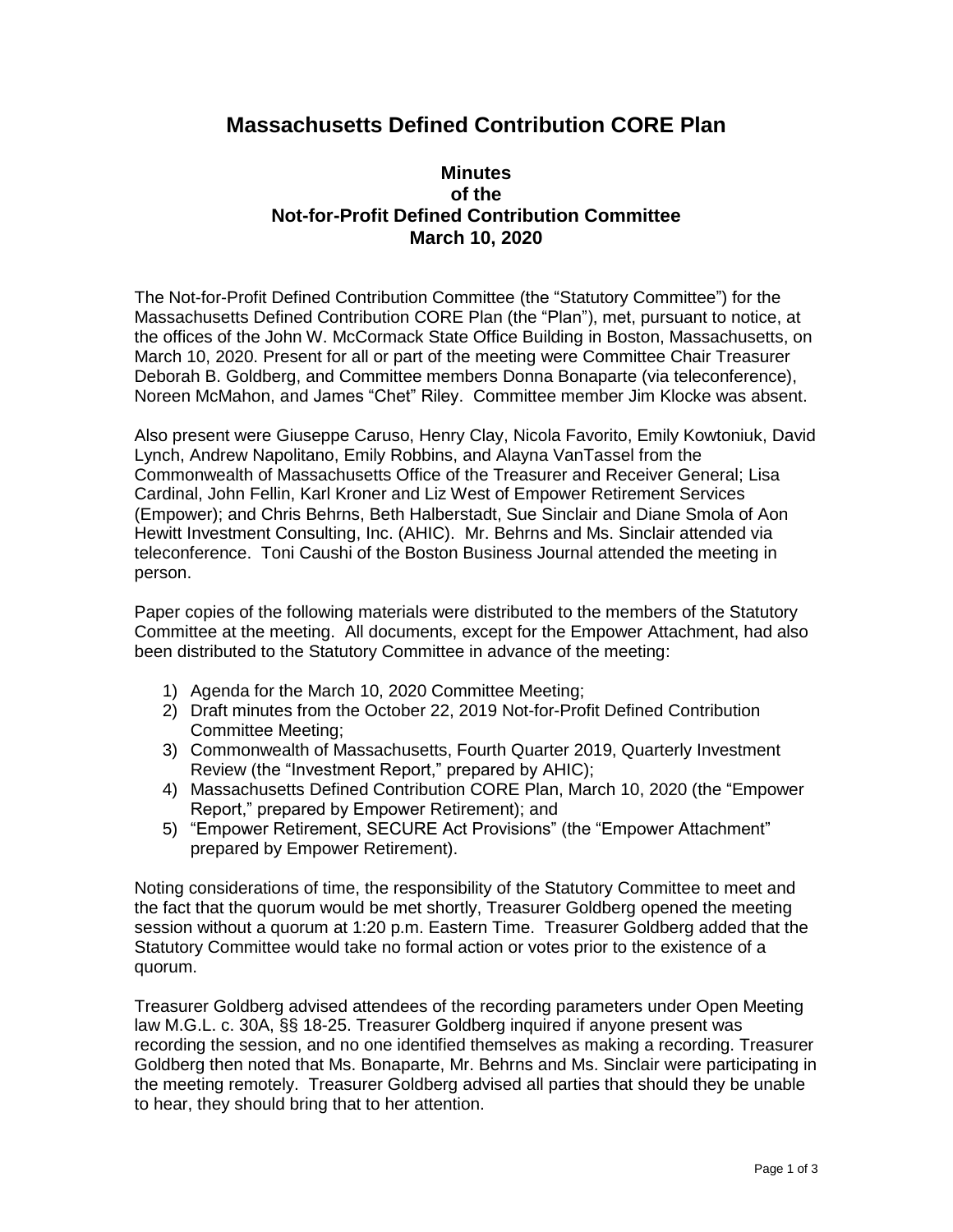Mr. Behrns directed the Statutory Committee to the Investment Review report for the fourth quarter of 2019. He provided a market update, commenting on the economy through the fourth quarter of 2019 and the year-to-date market volatility. In response to an inquiry from Mr. Riley, Mr. Behrns noted that the market volatility has not caused any problem with participants' ability to transact within the Plan.

Ms. McMahon joined the meeting at 1:30 p.m. Mr. Behrns paused in his reporting. Treasurer Goldberg introduced Ms. McMahon, discussed her qualifications and swore her in as a member of the Statutory Committee. Treasurer Goldberg informed the Committee that a quorum of voting members was now present. Roll Call: Treasurer Goldberg, Mr. Riley, Ms. McMahon, and via remote participation, Ms. Bassett.

With a quorum present, Mr. Behrns continued providing the CORE Plan investment review and update. In the course of the review, he reported on the Plan's asset allocation and performance of investments held in the Plan as of December 31, 2019 as compared to benchmarks and other relevant aspects of the funds offered considering the Plan's Investment Policy Statement.

Treasurer Goldberg commented that she hopes by the next meeting that the market will be more settled. She also stated the importance of staying the course and the objective of this low cost Plan as a long-term investment.

The Statutory Committee reviewed and approved the minutes from the October 22, 2019 meeting. Roll Call: Treasurer Goldberg, Mr. Riley, and Ms. Bassett. Ms. McMahon abstained as she had only just been sworn in as a member of the Statutory Committee.

Mr. Fellin directed the Statutory Committee to the Empower Report. Mr. Fellin, Mr. Kroner, Ms. Cardinal and Ms. West reviewed the report and commented on the following areas:

- **EXEL Assets of \$4.46 million at December 31, 2019 up from \$1.94 million at December** 31, 2018;
- **There are 103 participants using Managed Accounts through the Advised Assets** Group totaling over \$726,000 in assets under management;
- Since its inception, the Plan had garnered 74 total verbal wins of new participating employers at the end of 2019; 6 additional wins year-to-date in 2020; and
- **2020 marketing campaign summary comprised of email campaigns, conferences,** events and webinars, and social media content on LinkedIn, Facebook and Twitter.

Mr. Kroner also distributed the Empower Attachment to the Statutory Committee. Mr. Kroner noted that this provided a brief summary of key provision changes to retirement plans following passage of the SECURE Act.

Treasurer Goldberg shared with the other members of the Statutory Committee informal feedback received from nonprofit employers regarding their concerns about the current Plan limitation preventing employers with more than 20 employees from adopting the Plan. The Statutory Committee noted the potential for growth by allowing more employers to participate and increasing opportunity for employees to save for retirement. In addition to promoting employee savings, Mr. Lynch noted that 75% of the adopting employers had selected plan designs that include an employer contribution.